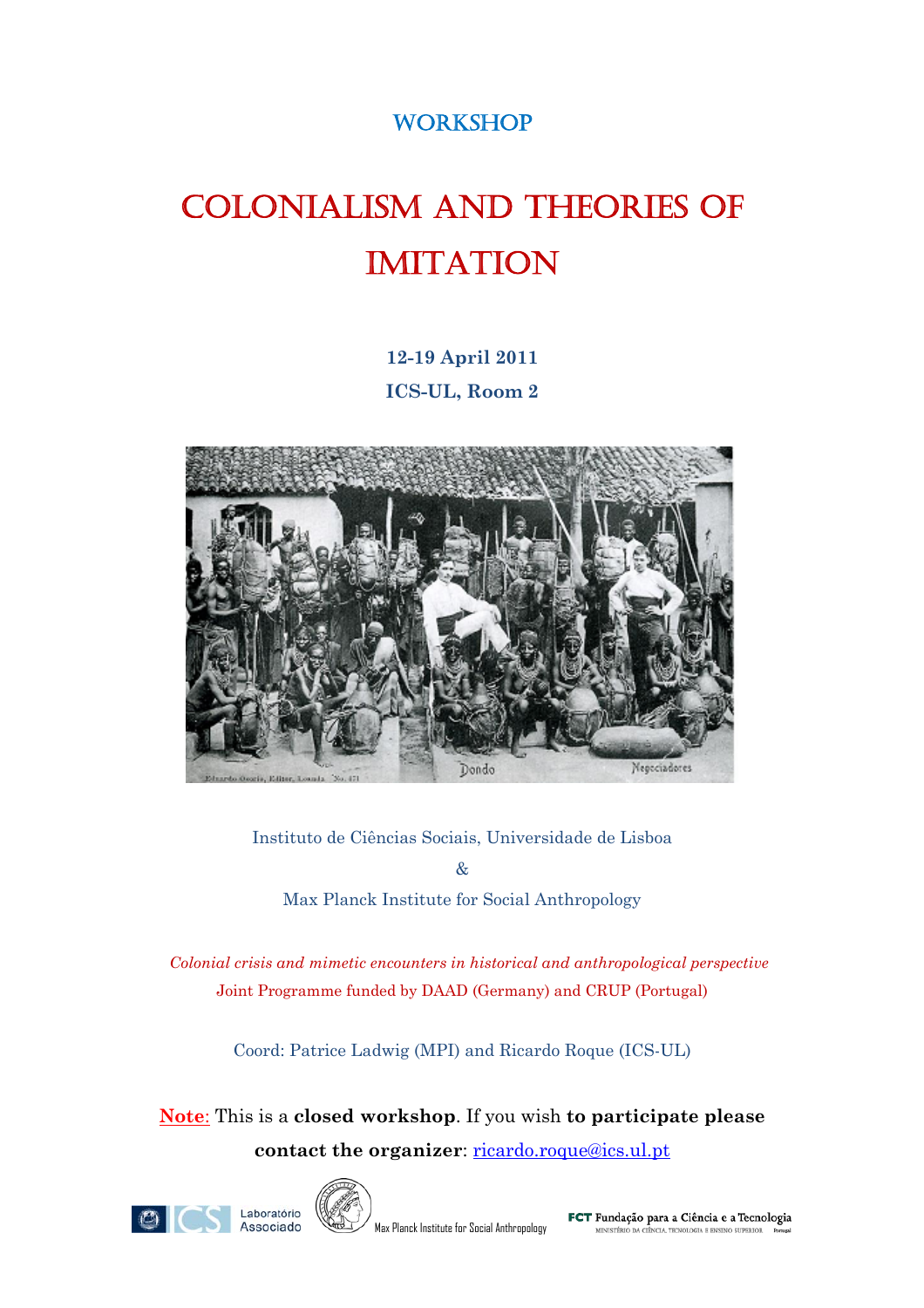## **DAY 1**

#### **Monday, April 11, 09h30-12h30**

Reading and discussion (all participants) Walter Benjamin, Michael Taussig and Gabriel Tarde on mimesis and imitation (texts have been sent around last week).

# **DAY 2**

#### **Tuesday, April 12, 09h30-12h30**

09h30-09h40, Opening remarks Ricardo Roque (ICS-UL) and Patrice Ladwig (MPI)

09h40-10h00

Oliver Tappe (MPI), *Mimetic aspects of inter-ethnic relations in* 

*upland Laos*

*Reading:* Iain Walker, "Mimetic structuration: or, easy steps to building an acceptable identity", *History and Anthropology* 16, 2 (2005): 187-210.

10h00-10h30

Discussion

10h30-10h50

Patrice Ladwig (MPI), *Buddhist relics and mimetic colonial governmentality*

*Reading:* Bruno Karsenti, "Imitation: returning to the Tarde-Durkheim debate", in Matei Candea (ed.), *The Social After Gabriel Tarde: Debates and Reassessments*  (London: Routledge, 2010), pp.44-61.

10h50-11h10

Discussion

**11h10-11h30 – Coffee-break** 

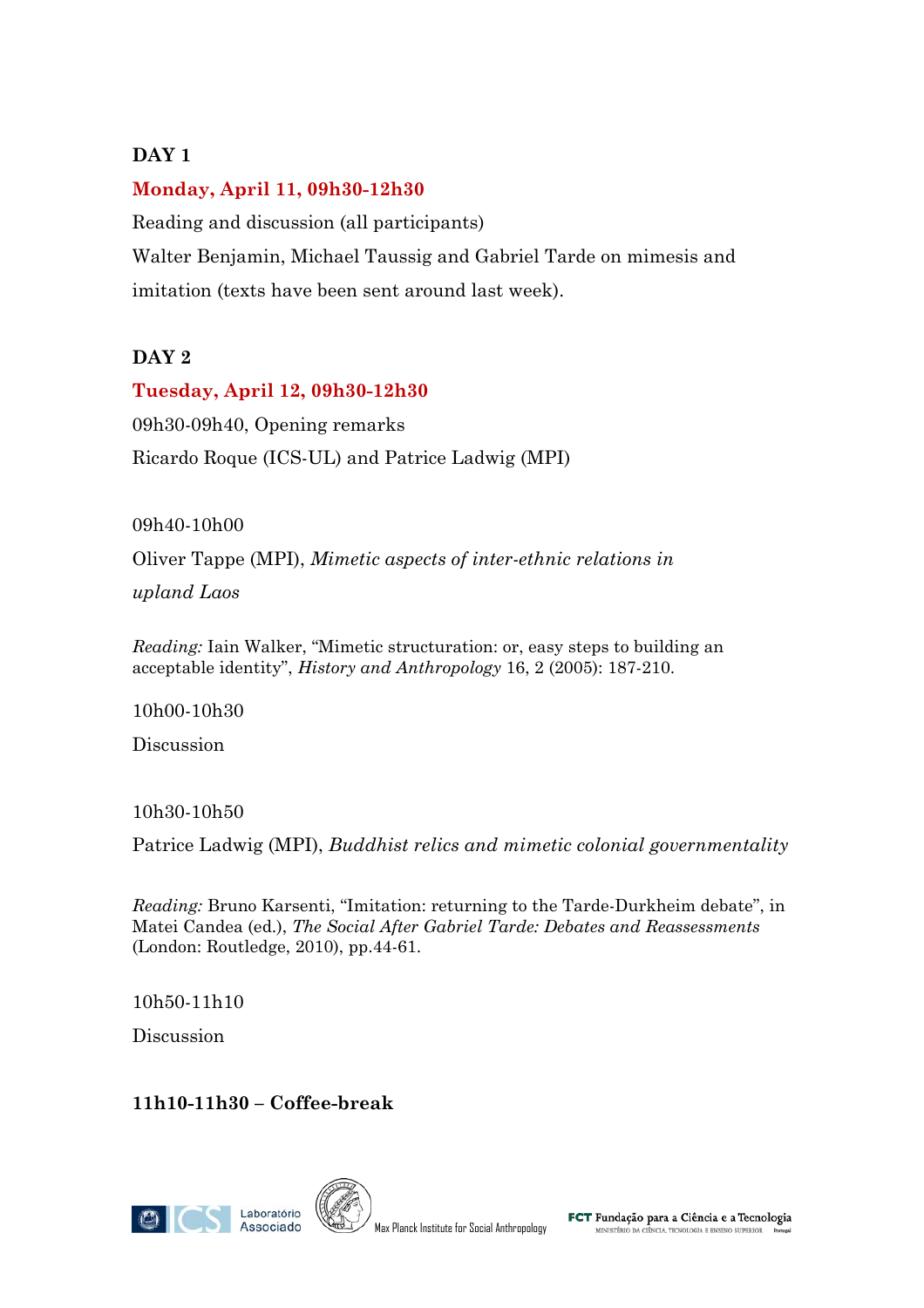11h30-11h50

Ricardo Roque (ICS-UL), *Exemplary centers and mimetic authority in* 

*colonial East Timor* 

*Reading:* Stanley Tambiah, "The galactic polity: the structure of traditional kingdoms in Southeast Asia", *Annals of the New York Academy of Sciences*, 293, Series 1 Anthropology (1977): 69-97.

11h50-12h20

Discussion

**12h30 – Lunch** 

#### **AFTERNOON**

•

**Visits (see side programme)** 

**DAY 3 MORNING Wednesday, April 13, 10h00-13h00** 

10h00-10h20

Cristiana Bastos (ICS-UL), *My medicines, your medicines, our medicines: substances, commodities and healthcare facilities in colonial settings*

*Reading:* Jean Langford, "Medical mimesis: healing signs of a cosmopolitan "quack"", *American Ethnologist* 26, no. 1 (1999): 24-46; Cristiana Bastos, "Borrowing, Adapting, and Learning the Practices of Smallpox: Notes from Colonial Goa", *Bulletin of the History of Medicine*, 83, 1 (2009): 141-163.

10h20-10h50

Discussion

10h50-11h10

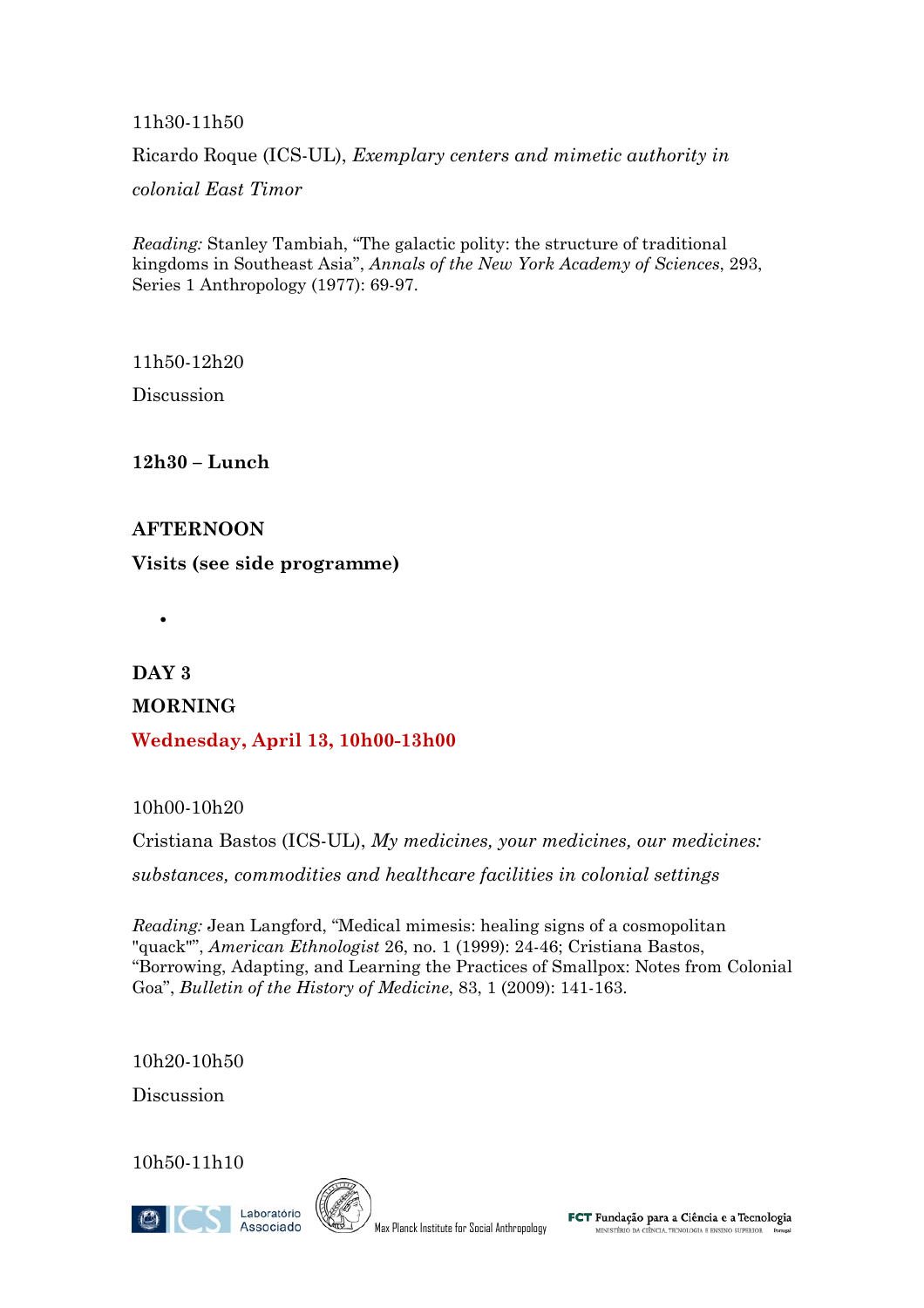Carmo Daun e Lorena (ICS-UL), *History and carnival in Cape Verde: the case of Mindelo*

*Reading:* Christina S. Mcmahon, "Mimesis and the historical imagination: (re)staging history in Cape Verde, West Africa", *Theatre Research International,* 33, 1 (2008): 20-39.

11h10-11h40

Discussion

## **11h40-12h00 – Coffee-break**

#### 12h00-12h20

Christoph Kohl (MPI), *Colonisers, Crises, and Carnival: Criticism and Opposition in colonial Guinea-Bissau*

*Reading:* James Ferguson, "Of mimicry and membership: Africans and the 'New World Society'", *Cultural Anthropology*, 17 (2002): 551–569.

12h20-12h50 Discussion

**13h00 – Lunch** 

• **DAY 4 Friday, April 15, 11h00, Sala Polivalente** 

**Research Seminar, with the SLA - Advanced Reading Seminar LT5 PERMOB** 

**Patrice Ladwig** (MPI, Social Anthropology)



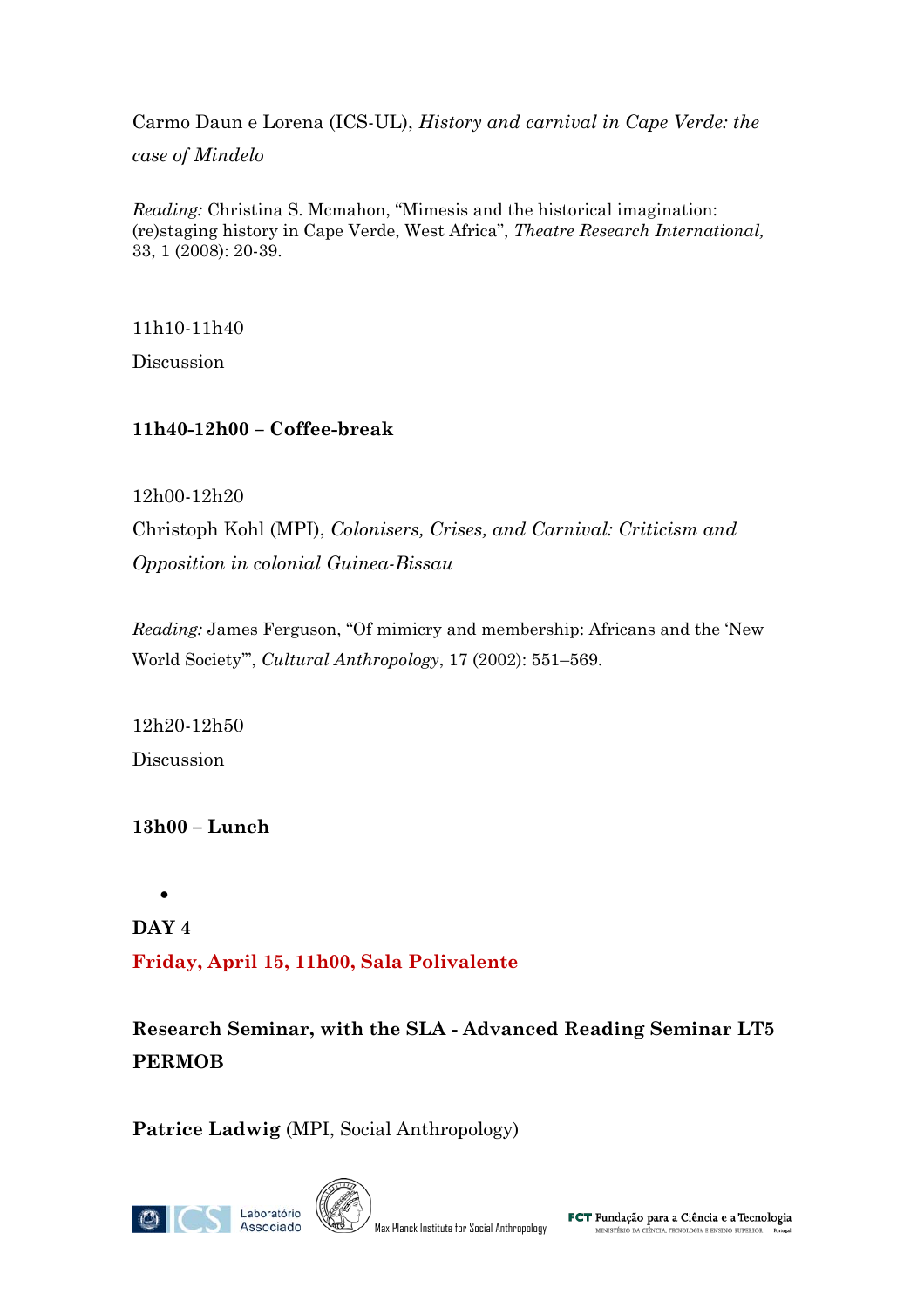*The living palladium and the legitimacy of rule: Transformations of Buddhist statecraft in postsocialist Laos* 

# **Tuesday, April 19, 1130-1700h**

**DAY 5** 

•

**Panel Participation at SIEF Conference:** 

**New histories of anthropology: the hidden emotions of colonial ethnography** 

Organizers:

Ricardo Roque (Institute of Social Sciences, University of Lisbon) Frederico Rosa (Universidade Nova de Lisboa)

*This panel intends to bring together researchers interested in the history of anthropology and the study of colonial situations. It will focus on the emotions associated with the individual processes of understanding and classifying 'otherness', either by professional or amateur ethnographers.* 

# **SIDE PROGRAMME**

**Tuesday, 12 April, 15h00-17h30**  Visit to: Goegraphical Society of Lisbon, *Sociedade de Geografia de Lisboa* [http://www.socgeografialisboa.pt](http://www.socgeografialisboa.pt/) (TO BE CONFIRMED) Academy of Sciences, *Academia das Ciências*

[www.acad-ciencias.pt](http://www.acad-ciencias.pt/)

(TO BE CONFIRMED)